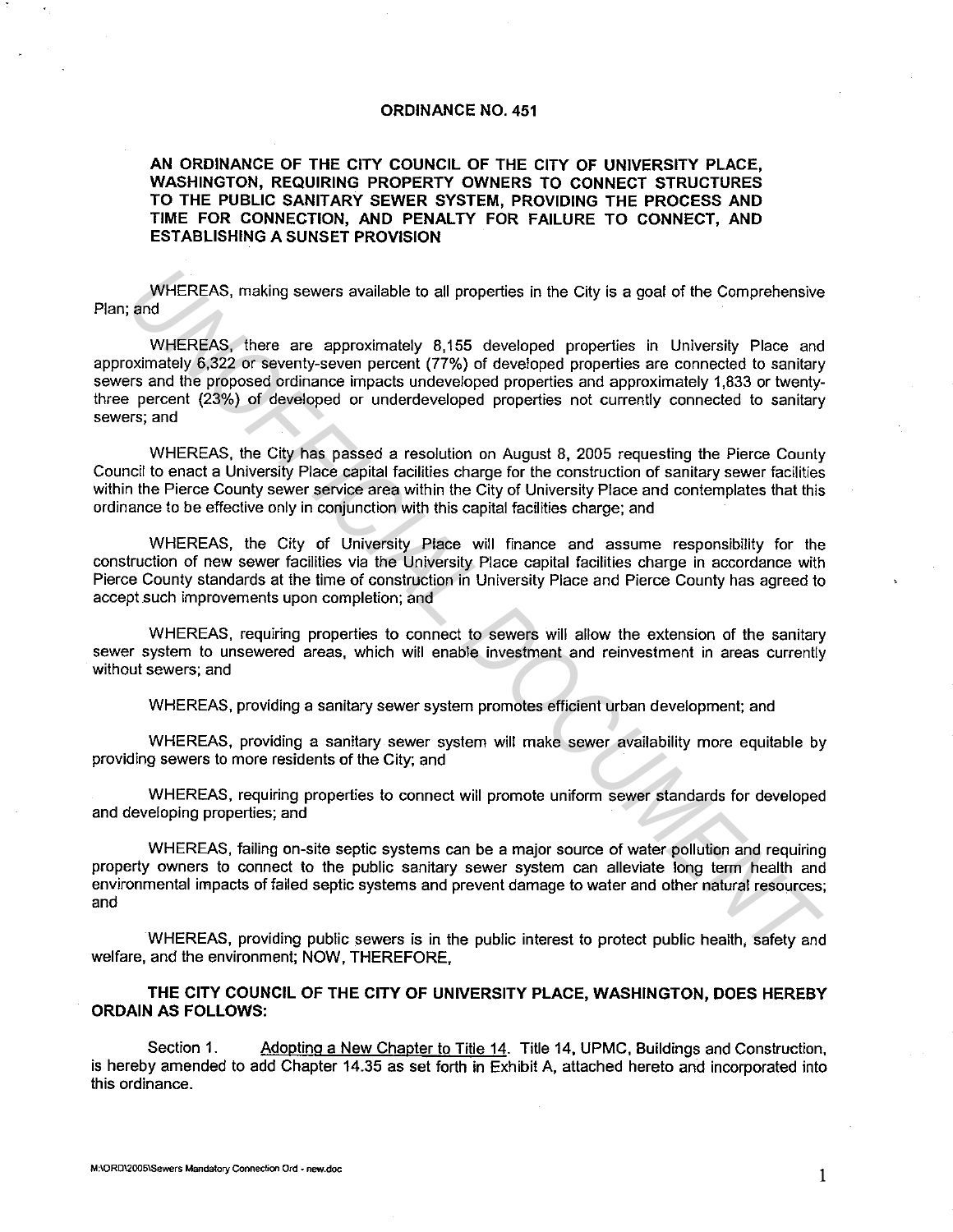Section 2. Sunset Provision. This Ordinance contemplates that Pierce County will adopt a University Place capital facilities charge to be added to the existing Pierce County Public Works and Utilities sewer service charge and connection fee for the construction of sanitary sewer facilities within the Pierce County sewer service area within the City of University Place in accordance with University Place Resolution No. \_\_\_. If Pierce County has not adopted an ordinance imposing a University Place capital facilities charge by January 31, 2006, this Ordinance shall be automatically repealed on February 1, 2006 without further action of the City Council.

Section 3. Severability. If any provision of this Ordinance or its application to any person or circumstance is held invalid, the remainder of the Ordinance or the application of the provision to other persons or circumstances by a court of competent jurisdiction shall not be affected.

Section 4. Publication and Effective Date. A summary of this Ordinance consisting of its title shall be published in the official newspaper of the City. This Ordinance shall be effective five (5) days after its publication. Section 3. Severability. If any provision of this Ordinance or its application to any person or<br>
ons or clicumstances by a court of competent jurisdiction shall not be affected.<br>
Section 4. Publication and Effective Date.<br>

**PASSED BY THE CITY COUNCIL ON THE 8TH DAY OF AUGUST 2005.** 

Keri Grassi, Mayor

**ATTEST:** 

Sarah Ortiz, CMC, City Clerk

**APPROVED AS TO FORM:** 

| Published:             |  |
|------------------------|--|
| <b>Effective Date:</b> |  |

**8110/05 8/15/05** 

2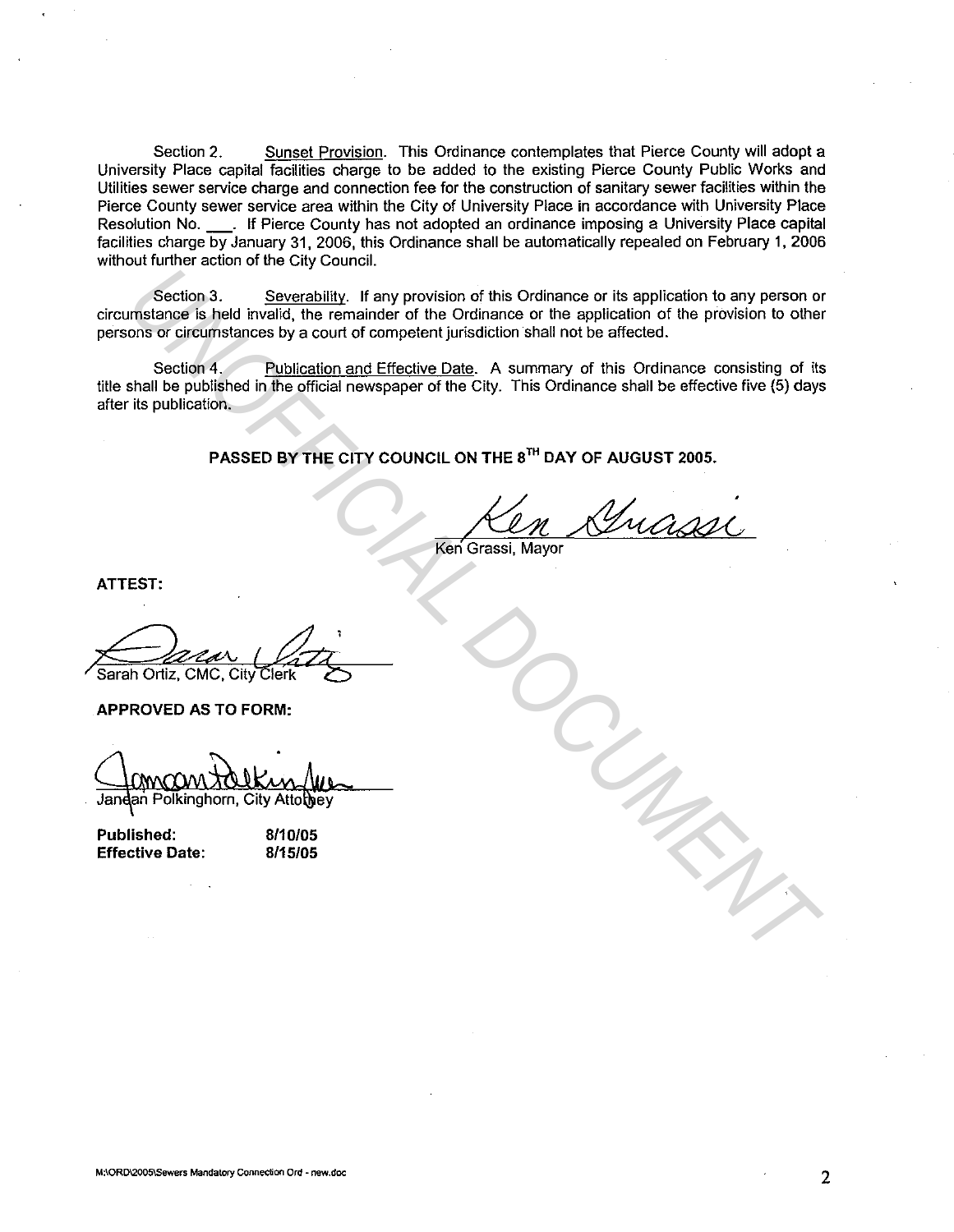# **EXHIBIT "A"**

**14.35.010** Purpose. The purpose of this ordinance is to implement the goals and policies of the comprehensive plan, protect the public health, safety, and welfare and the environment, and provide sewers to properties in the City by requiring property owners to connect structures to the public sanitary sewer system if an available sewer main is funded by the University Place capital facilities charge and to set forth the minimum requirements and procedures for sewer connection.

### 14.35.020 Definitions.

"Available" means any point on the property is within the distance specified from a sewer main by way of public right-of-way or a private utility easement between the property and the sewer main. A private utility easement will be considered for purposes of availability only if it allows for construction and connection to sanitary sewers.

"Director" means the City of University Place Director of Community Development or designee, or such other duly authorized representative as the City Manager may designate to supervise the enforcement of this Chapter. The Director may designate an official from the sewer purveyor to implement or enforce any portion of this Chapter. CONSTANT CONSTANT TO THE POSITE: It is matted with the state specified from a sever main by way calible "ments any point on the property is within the distance specified from a sever main. A private utility can<br>be included

"Economic hardship" means

- 1. the unrecoverable cost to connect to sewers, excluding utility connection charges, is equal to or exceeds 20% of the total assessed value of the lot with the structures in place; or
- 2. the property owner qualifies for an exemption from excess property taxes under RCW 84.36.381 as now exists or may be hereafter amended.

The unrecoverable cost to connect to sewers are those costs to the property owner associated with the physical construction of the sewer main and side sewer, excluding utility connection charges, that are not offset or reimbursed by a latecomer's agreement or a grant or other financial incentive of the City or sewer utility.

"Interim on-site septic system" means a new or remodeled on-site septic system permitted after the effective date of this ordinance that meets the requirements of the Tacoma-Pierce County Health Department as currently in effect or hereafter amended.

"Sewage" means waste discharged from the plumbing facilities of buildings.

"Sewer Main" means a sewer pipe designed and used to transport sewage and to which a side sewer can connect. Sewer main excludes side sewers.

"Side Sewer'' means a sewer line extending from the structure's plumbing facilities to the sewer main.

"Structure" means any building that contains facilities for the disposal of sewage.

"University Place Capital Facilities Charge" means a charge adopted and collected by Pierce County added to the existing Pierce County Public Works and Utilities sewer service charge and connection fee to fund sewer extensions into unsewered areas of the Pierce County Public Works and Utilities service area within the City of University Place.

**14.35.030** Connection to Sewers.

A. Sewer Connection Required. It shall be unlawful for property owners to fail to connect the structure to the sanitary sewer system if the sewer main is funded partially or wholly by the University Place capital facilities charge, and it is available within 300 feet; provided, however, that in the Leach Creek area as defined in Chapter 19.70 UPMC, any subdivision and any structure except a single family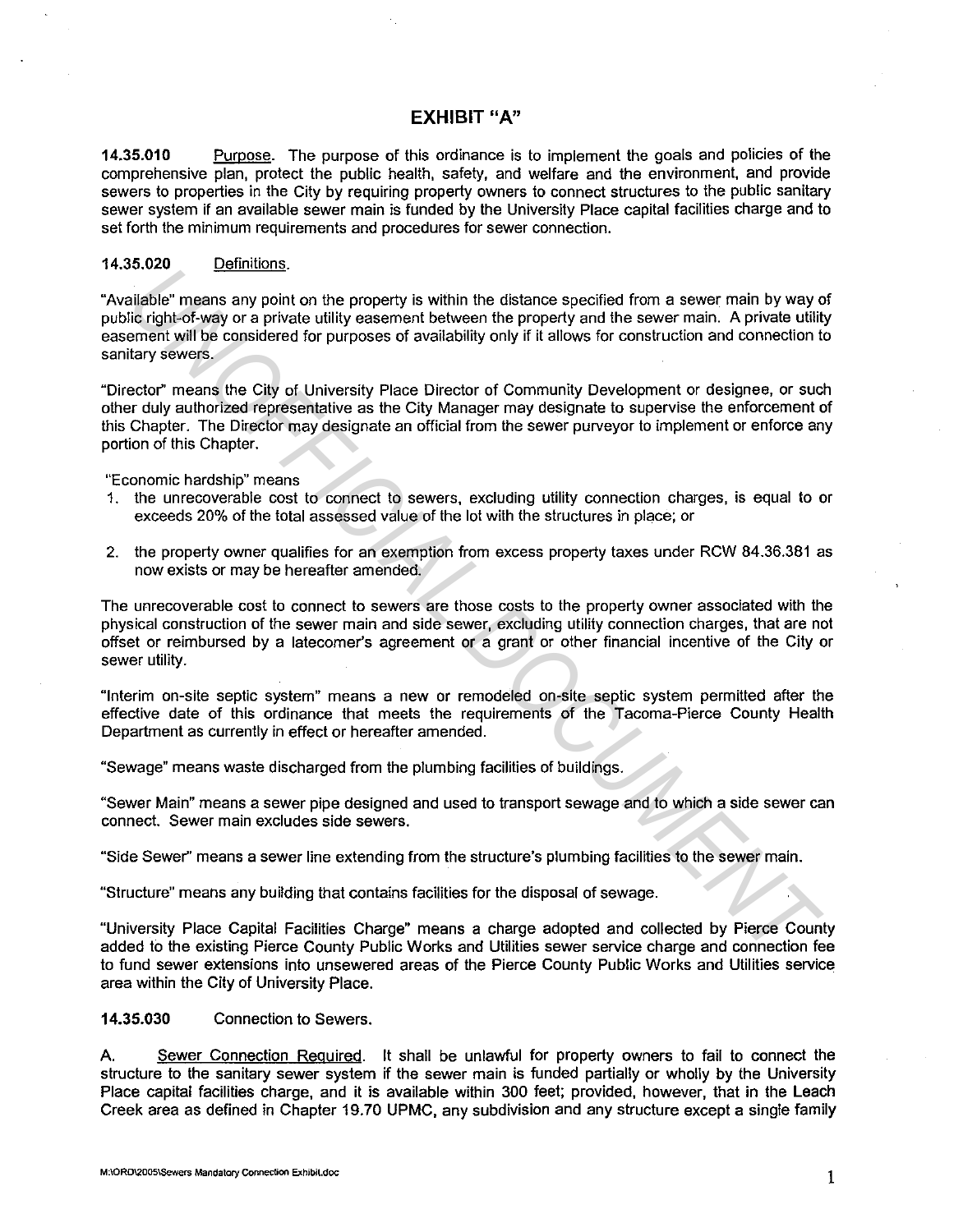home must connect to the sanitary sewer system regardless of distance to the sewer main. For single family homes in the Leach Creek Area, owners must connect to the sanitary sewer system if the existing sewer main is available within 300 feet. The owner must connect the structure to the sanitary sewer system within 90 days of written notice by the Director unless a deferral has been granted under UPMC 14.35.050. For good cause shown, the Director may extend the period to connect not to exceed 90 additional days. The costs of the connection shall be the responsibility of the property owner.

B. Unlawful Wastes. Any sewage, waste or other matter designated as a prohibited discharge by the sewer utility provider's regulations shall not be discharged or allowed to run, leak, leach, or escape into the sanitary sewer system.

C. Proof of Connection. Any property owner who is required to connect to sanitary sewers under this Chapter shall provide documentation or other evidence to the Director sufficient to show proof of connection from the sewer utility provider.

D. Decommission of On-site Septic System. Any property owner who is required to connect to sanitary sewers under this Chapter shall decommission any existing on-site septic system in accordance with the requirements of the Tacoma-Pierce County Health Department as currently in effect or hereafter amended. the sanitary severt system.<br> **Uncertigate System Change and Amely Conservative Change Change Change Change Change Change shall provide documentation or other evidence to the Director sufficient to show proof<br>
Uncertainty s** 

14.35.040 Permits. The property owner shall be responsible to obtain any necessary permits from the City, the sewer provider, and the Tacoma-Pierce County Health Department (if required) to carry out the requirements of this Chapter. Permits in violation of this Chapter shall not be issued.

#### 14.35.050 Connection Deferrals.

A. Deferral Period. Connection to the sanitary sewer system under this Chapter may be deferred for a period up to three (3) years unless there is an on-site septic system failure sooner. A deferral may be renewed for a maximum of one (1) additional three (3) year period based on continued eligibility. The property owner shall comply with the provisions of this Chapter upon termination of the deferral period.

B. Criteria for Deferrals. Upon application, the Director shall approve a deferral of the requirement to connect to the sanitary sewer system if, in the Director's reasonable discretion, the Director determines all of the following criteria are met:

- 1. the cost of connecting to the sanitary sewer system would be an economic hardship to the property owner; and
- 2. within three months of the request for deferral, the septic system shall be inspected by the Tacoma Pierce County Health Department and certified by that department to be in good working order and to have an estimate remaining useful life of at least three years; and
- 3. the property owner has recorded a Connection Agreement as required in UPMC 14.34.060; and
- 4. the septic system will not have a significant adverse environmental impact on potable water wells, ground water, streams or other surface bodies of water; and
- 5. the septic system is in compliance with all applicable federal, state, and local regulations.

14.35.060 Conditions for interim septic systems. The Director shall grant a deferral and shall allow continued operation of an interim on-site septic system only upon the condition that the property owner shall record a Connection Agreement to connect to the sanitary sewer system, which shall (1) be a covenant running with the land; and (2) provide that the structure shall be connected to the sanitary sewer system at such time as the deferral period or any renewal expires; and (3) require the property owner to pay all costs of connection, including any additional connection charges incurred as a result of the deferral; and (4) provide that the property owner will not protest the formation of any future Utility Local Improvement District for the construction of a sewer system that would serve the property; and (5) provide that the deferral will be voided and the property connected to sewer in accordance with this Chapter in the event the property owner refinances or sells the property during the deferral period.